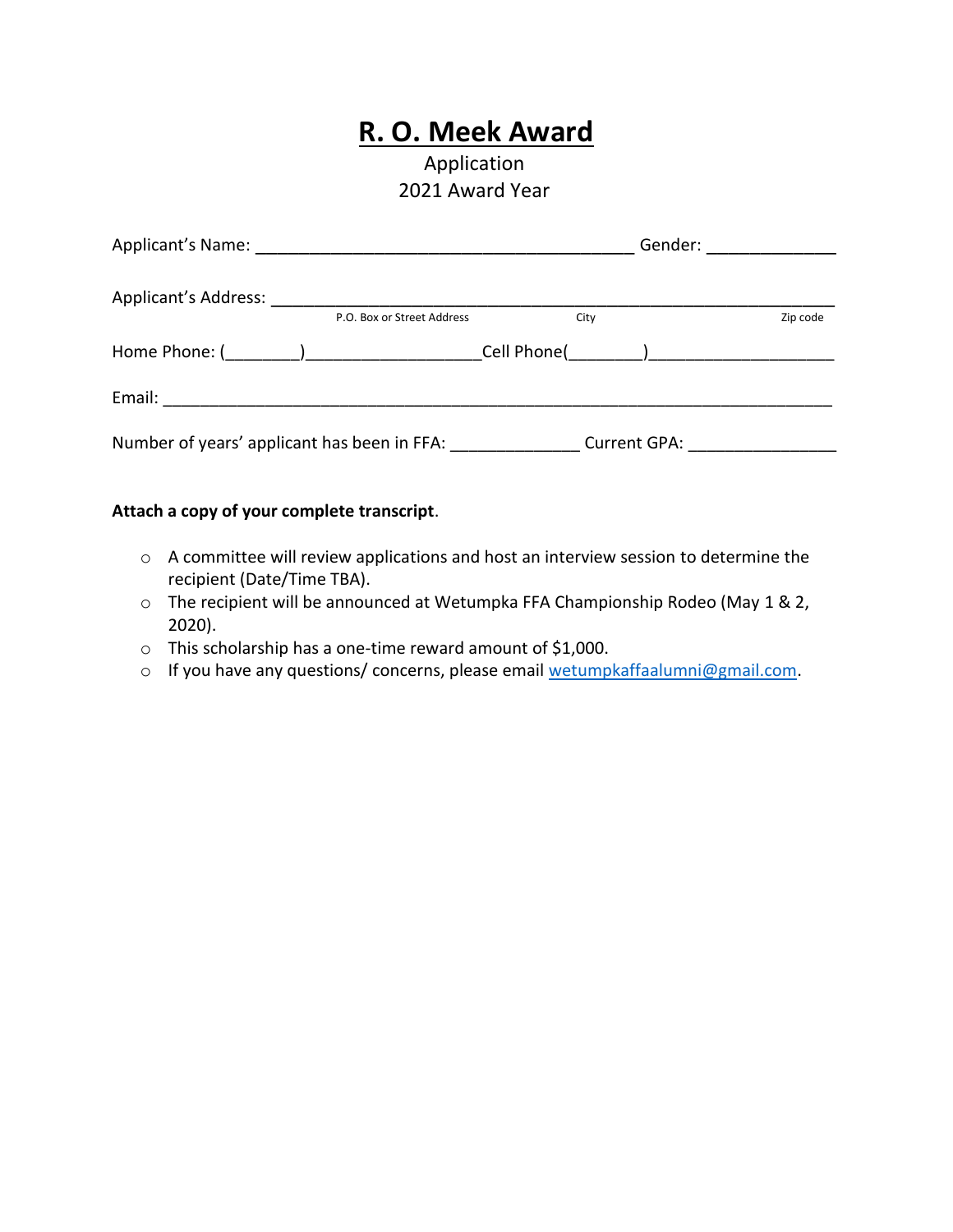What activities were you involved in outside of the Agriculture Department?

What was the name of your Supervised Agricultural Experience (SAE)?

Briefly describe your Supervised Agricultural Experience (SAE).

What inspired your Supervised Agricultural Experience (SAE)?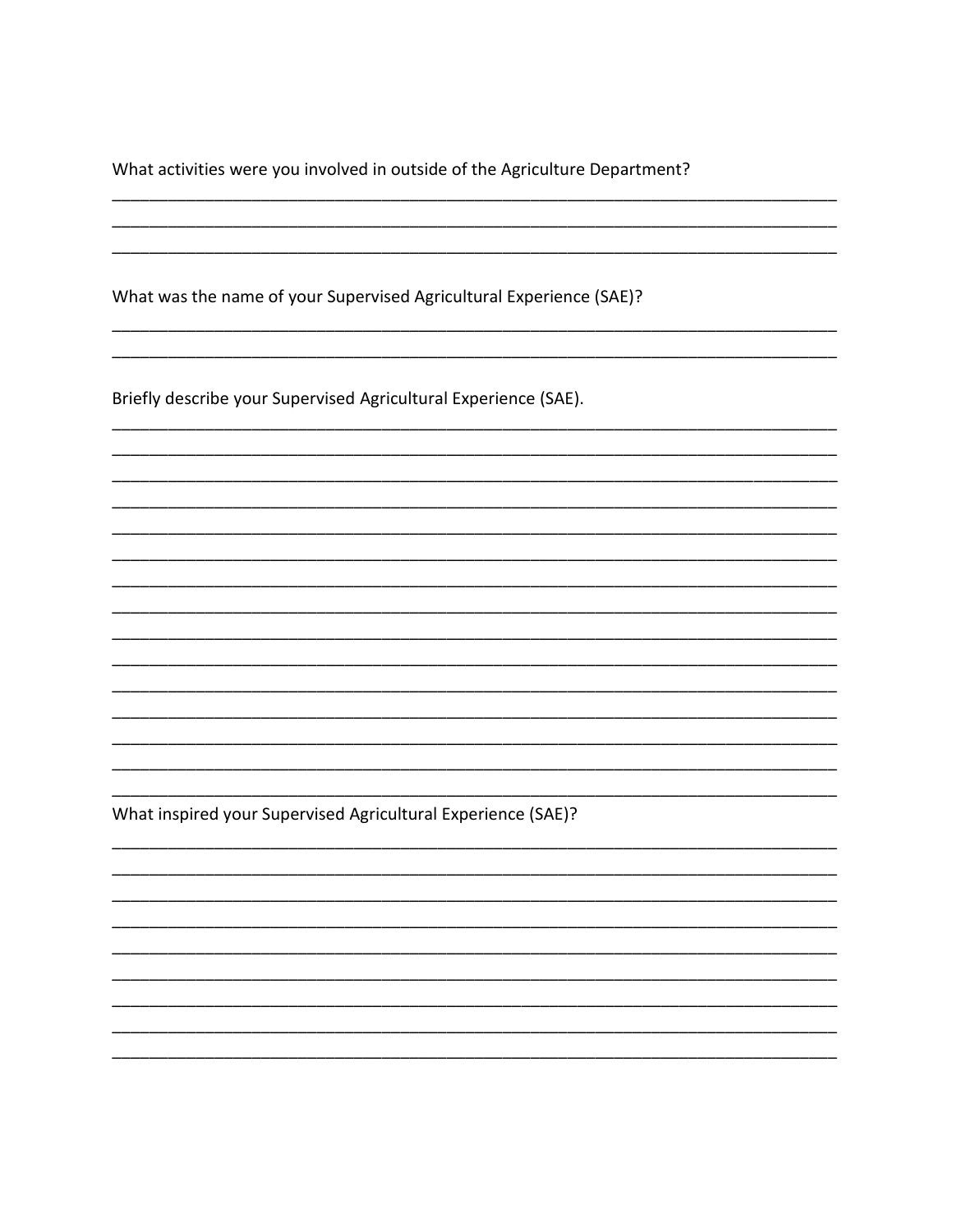Where do you see your Supervised Agricultural Experience (SAE) in the future?

What leadership activities are you involved in (not ag related)?

Why do you think you deserve to be the recipient of the R.O. Meek Award?